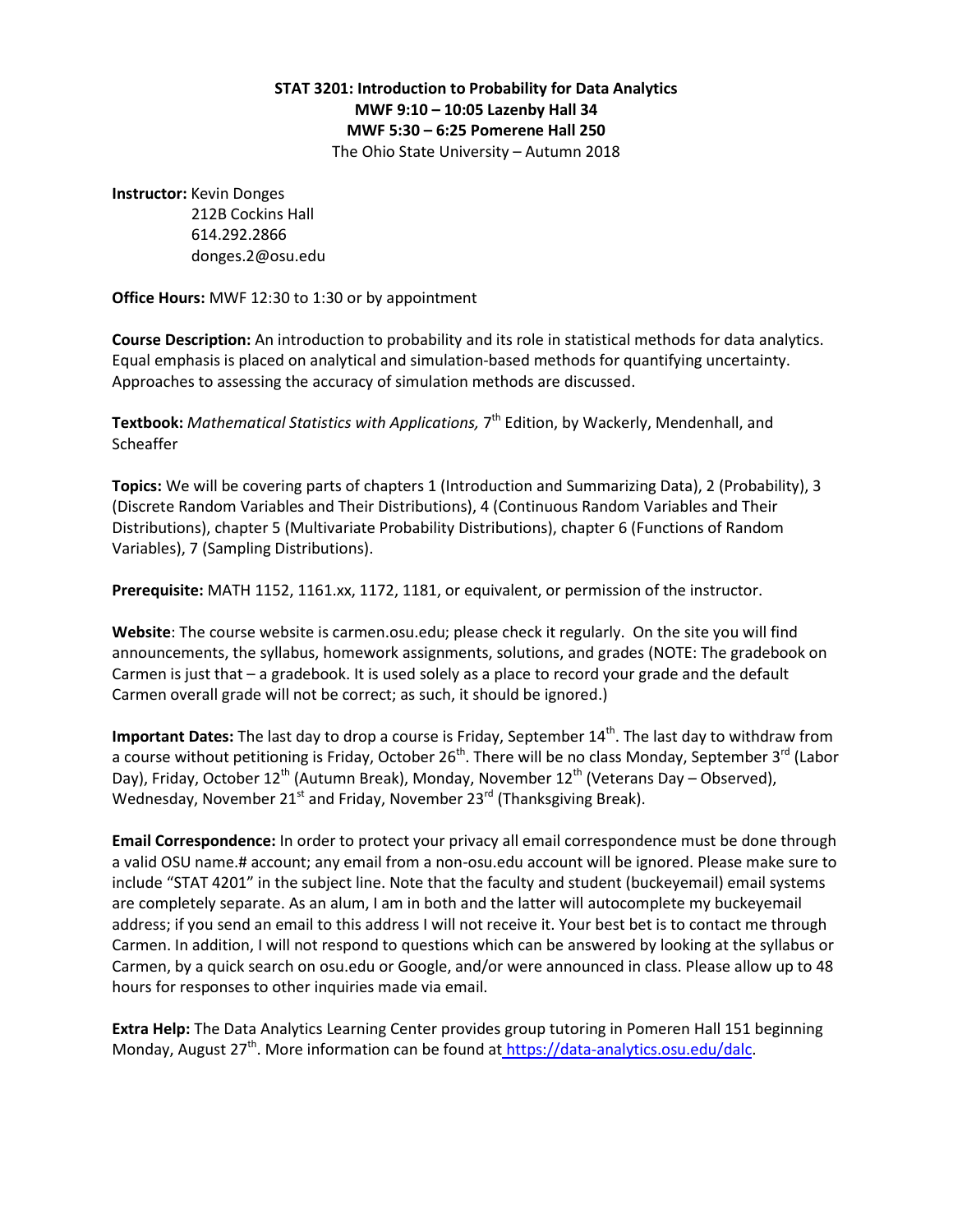| Evaluation:                                |     |
|--------------------------------------------|-----|
| <b>Homework</b>                            | 25% |
| Exam 1 (Wednesday, October $3^{rd}$ )      | 20% |
| Exam 2 (Friday, November 2 <sup>nd</sup> ) | 20% |
| Project                                    | 10% |
| Final Exam (See the schedule below)        | 25% |

Homework due dates will be announced in class and on Carmen. There will be 5 or 6 homework assignments; each will have some problems graded for accuracy and some graded for completion. Homework is due at the beginning of lecture; late homework will not be accepted. Homework must be turned in during your lecture time and you must take exams with your lecture section.

The dates for the exams are tentative and I reserve the right to change the dates of any and all assessments; at least one week of notice will be provided in case of a change. All homework assignments and in-class assessments must be competed in pencil. No makeup exams will be given. Please note that solutions, not answers, will be graded; a correct answer alone will not get full credit if the steps leading to it are not clear and/or correct. If you find a discrepancy in the grading of an assessment (e.g., incorrect addition/subtraction, correct answer marked incorrect, etc.) then you must bring it to my attention no later than one week from the day it is returned. After that no grade will be changed for any reason whatsoever.

The grading scale will be no harsher than the following scale:

| ⌒         | А-       | B+       |          | в-       | ີ        |
|-----------|----------|----------|----------|----------|----------|
| [93, 100] | [90, 93] | (87,90)  | [83, 87] | [80, 83] | (77, 80) |
| ๛         |          | D+       |          |          |          |
| [73, 77]  | [70, 73) | [67, 70) | [60, 67] | [0,60]   |          |

**Calculators:** Please note that at no time will you be permitted to share a calculator with another student, use a calculator with a CAS, or use any internet enabled device (e.g., a cell phone) as a calculator.

**Attendance:** While I will not be taking attendance, you are expected to attend every class session. If you miss class then it is your responsibility to get any and all material covered from a classmate. Arriving late or leaving early is distracting to your classmates, and me and will not be tolerated.

**Electronic devices:** Use of communication devices and technology for activities other than class work disrupt the learning process for you and others in the class and will not be tolerated. Cell phones and other electronic devices should be turned off or silenced during class.

**Recording of Class:** Audio, video, and photographic recording of class content (e.g., lectures) is strictly prohibited without written authorization from the instructor. The transmission or dissemination of all course content onto public, commercial, or social media sites is strictly prohibited.

**Computing:** We will be using the R statistical computing software (available for free at [www.r](http://www.r-project.org/)[project.org\)](http://www.r-project.org/) along with the RStudio interface (available for free a[t www.rstudio.com\)](http://www.rstudio.com/). In addition, we will be using *Introduction to Probability and Statistics Using R* by Kerns (available for free a[t www.cran.r](http://www.cran.r-project.org/we/packages/IPSUR/vignettes/IPSUR.pdf)[project.org/we/packages/IPSUR/vignettes/IPSUR.pdf\)](http://www.cran.r-project.org/we/packages/IPSUR/vignettes/IPSUR.pdf). Make sure you download R prior to downloading RStudio.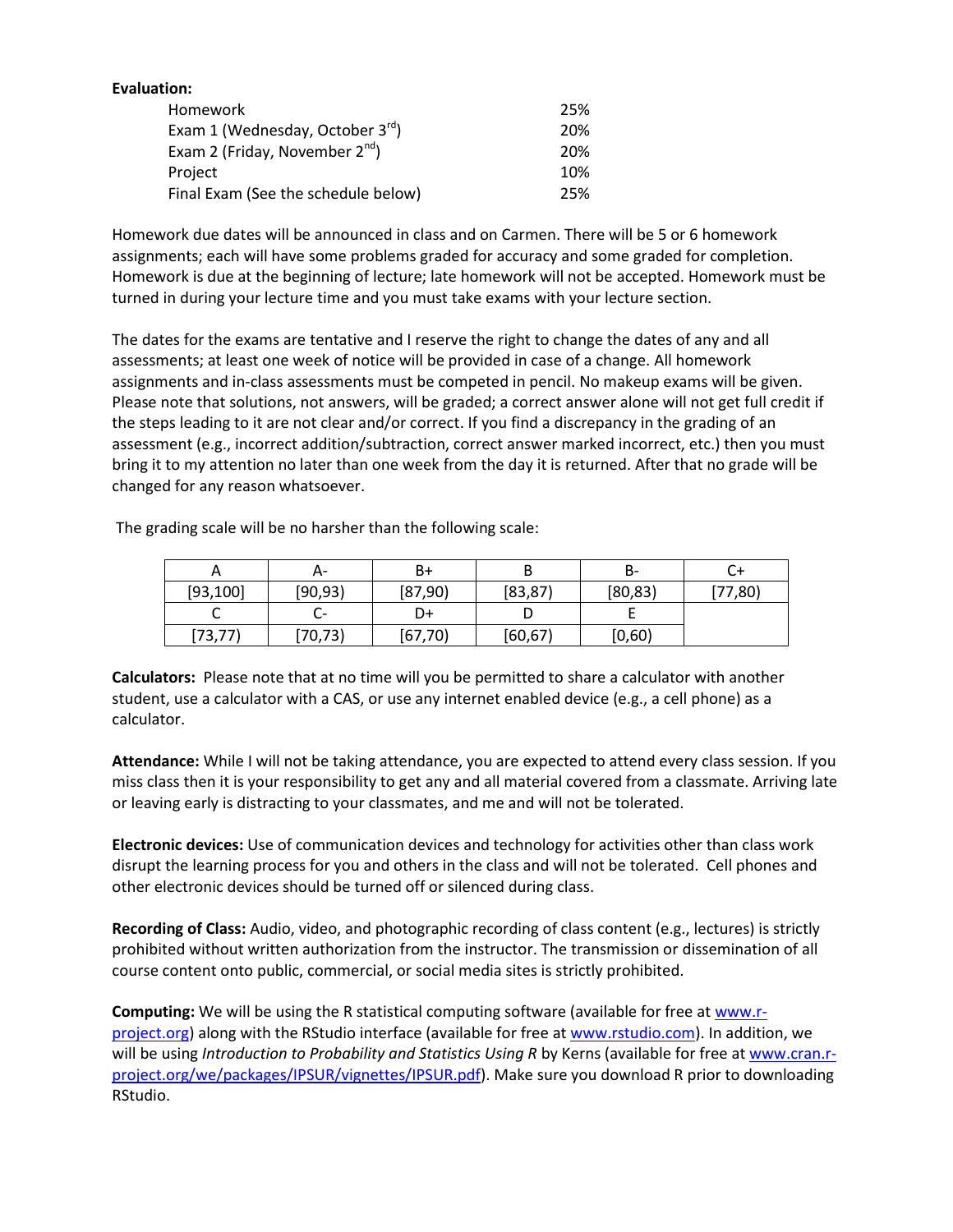**Accommodation:** The University strives to make all learning experiences as accessible as possible. If you anticipate or experience academic barriers based on your disability (including mental health, chronic or temporary medical conditions), please let me know immediately so that we can privately discuss options. You are also welcome to register with Student Life Disability Services to establish reasonable accommodations. After registration, make arrangements with me as soon as possible to discuss your accommodations so that they may be implemented in a timely fashion. (**SLDS contact information:** [slds@osu.edu;](https://mail.google.com/mail/?view=cm&fs=1&tf=1&to=slds@osu.edu) 614-292-3307; [slds.osu.edu;](http://slds.osu.edu/) 098 Baker Hall, 113 W. 12<sup>th</sup> Avenue.)

**Academic Misconduct:** Please help us to maintain an academic environment of mutual respect, fair treatment, and personal growth. You are expected to produce original and independent work for exams and homework. Although students are often encouraged to work together on homework assignments, all students must submit their own written work in their own words. It is the responsibility of the Committee on Academic Misconduct to investigate or establish procedures for the investigation of all reported cases of student academic misconduct. The term "academic misconduct" includes all forms of student academic misconduct wherever committed; illustrated by, but not limited to, cases of plagiarism and dishonest practices in connection with examinations. Instructors shall report all instances of alleged academic misconduct to the committee (Faculty Rule 3335-5-487). For additional information, see the Code of Student Conduct at [http://studentlife.osu.edu/csc/.](http://studentlife.osu.edu/csc/)

**Final Comment:** It is crucial that we have a mutual respect for one another as members of the OSU community and that we conduct ourselves accordingly. My responsibilities include coming to class prepared to teach you statistics, giving clear lectures, assigning carefully chosen homework problems that are relevant to our course, and carefully preparing quiz and exam questions that accurately measure your progress in the course. Additionally, I am responsible to be available to you outside of class for consultation in office hours and by appointment. Likewise, I expect you to come to class motivated to learn the material. This involves reading the material ahead of time, promptly starting the homework assignments, and seeking additional help before it is too late**.** Ultimately, you are responsible for your university education and what you take from it.

**I reserve the right to change any and all items on this syllabus – any changes as well as official due dates and exam dates will be announced in class.**